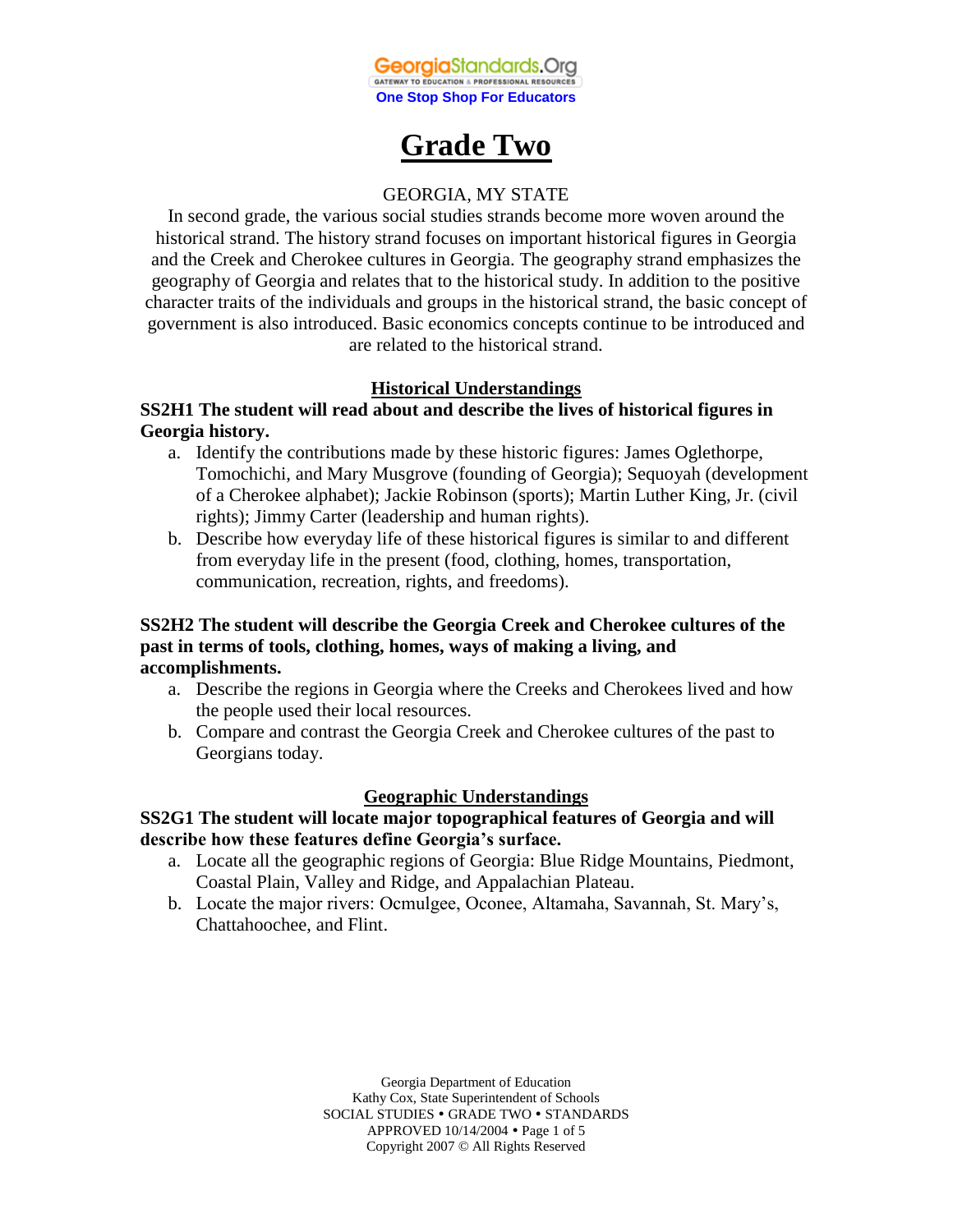## **SS2G2 The student will describe the cultural and geographic systems associated with the historical figures in SS2H1 and Georgia's Creeks and Cherokees.**

- a. Identify specific locations significant to the life and times of each historic figure on a political map.
- b. Describe how place (physical and human characteristics) had an impact on the lives of each historic figure.
- c. Describe how each historic figure adapted to and was influenced by his/her environment.
- d. Trace examples of travel and movement of these historic figures and their ideas across time.
- e. Describe how the region in which these historic figures lived affected their lives and compare these regions to the region in which the students live.

## **Government/Civic Understandings**

**SS2CG1 The student will define the concept of government and the need for rules and laws.** 

**SS2CG2 The student will identify the roles of the following elected officials:** 

- a. President (leader of our nation)
- b. Governor (leader of our state)
- c. Mayor (leader of a city)

**SS2CG3 The student will give examples of how the historical figures under study demonstrate the positive citizenship traits of honesty, dependability, liberty, trustworthiness, honor, civility, good sportsmanship, patience, and compassion.**

**SS2CG4 The student will demonstrate knowledge of the state and national capitol buildings by identifying them from pictures and capitals of the United States of America (Washington, D.C.) and the state of Georgia (Atlanta) by locating them on appropriate maps.** 

> Georgia Department of Education Kathy Cox, State Superintendent of Schools SOCIAL STUDIES . GRADE TWO . STANDARDS APPROVED 10/14/2004 Page 2 of 5 Copyright 2007 © All Rights Reserved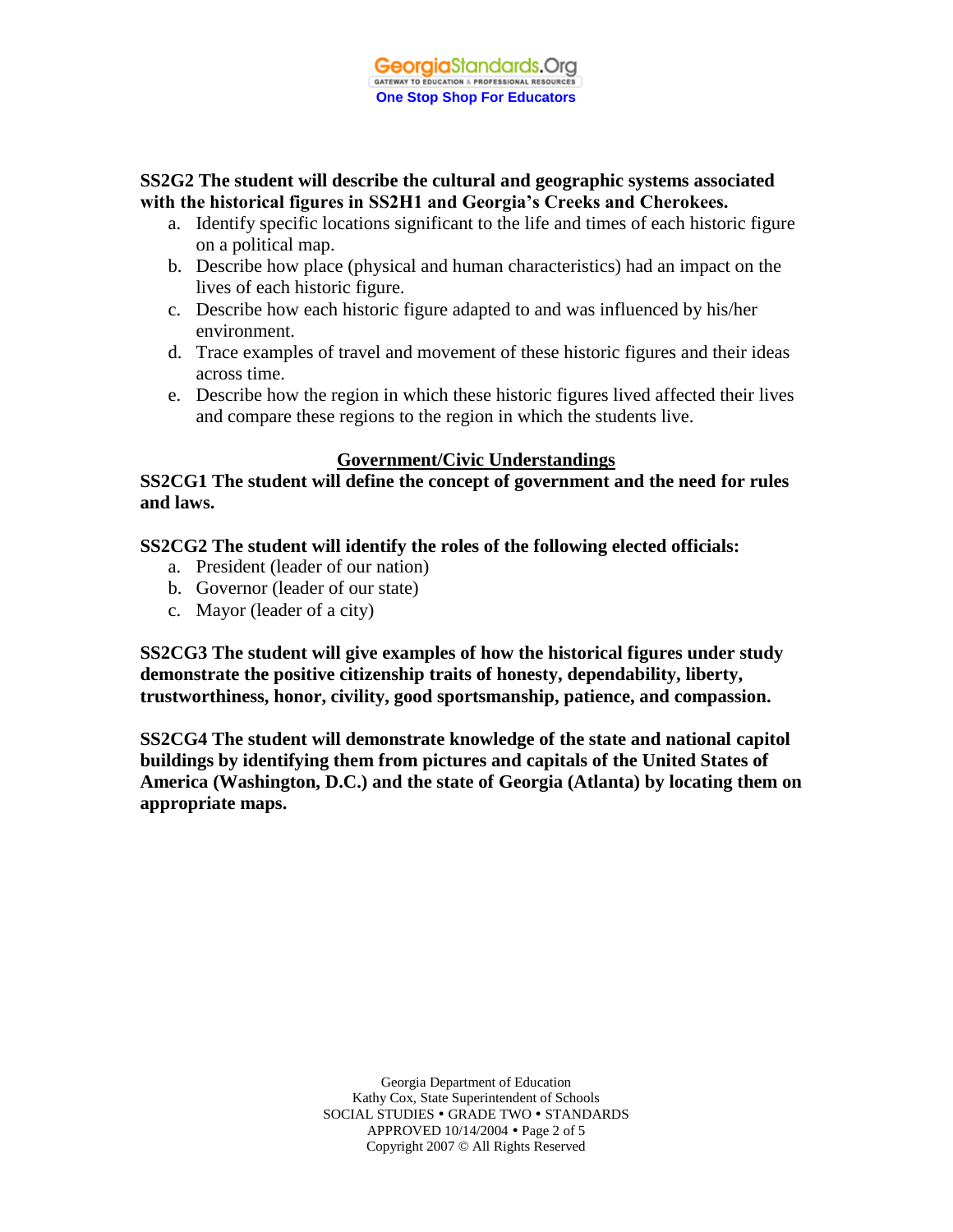

#### **Economic Understandings**

**SS2E1 The student will explain that because of scarcity, people must make choices and incur opportunity costs.** 

**SS2E2 The student will identify ways in which goods and services are allocated (by price; majority rule; contests; force; sharing; lottery; command; first-come, firstserved; personal characteristics; and others).** 

**SS2E3 The student will explain that people usually use money to obtain the goods and services they want and explain how money makes trade easier than barter.**

**SS2E4 The student will describe the costs and benefits of personal spending and saving choices.** 

> Georgia Department of Education Kathy Cox, State Superintendent of Schools SOCIAL STUDIES . GRADE TWO . STANDARDS APPROVED 10/14/2004 Page 3 of 5 Copyright 2007 © All Rights Reserved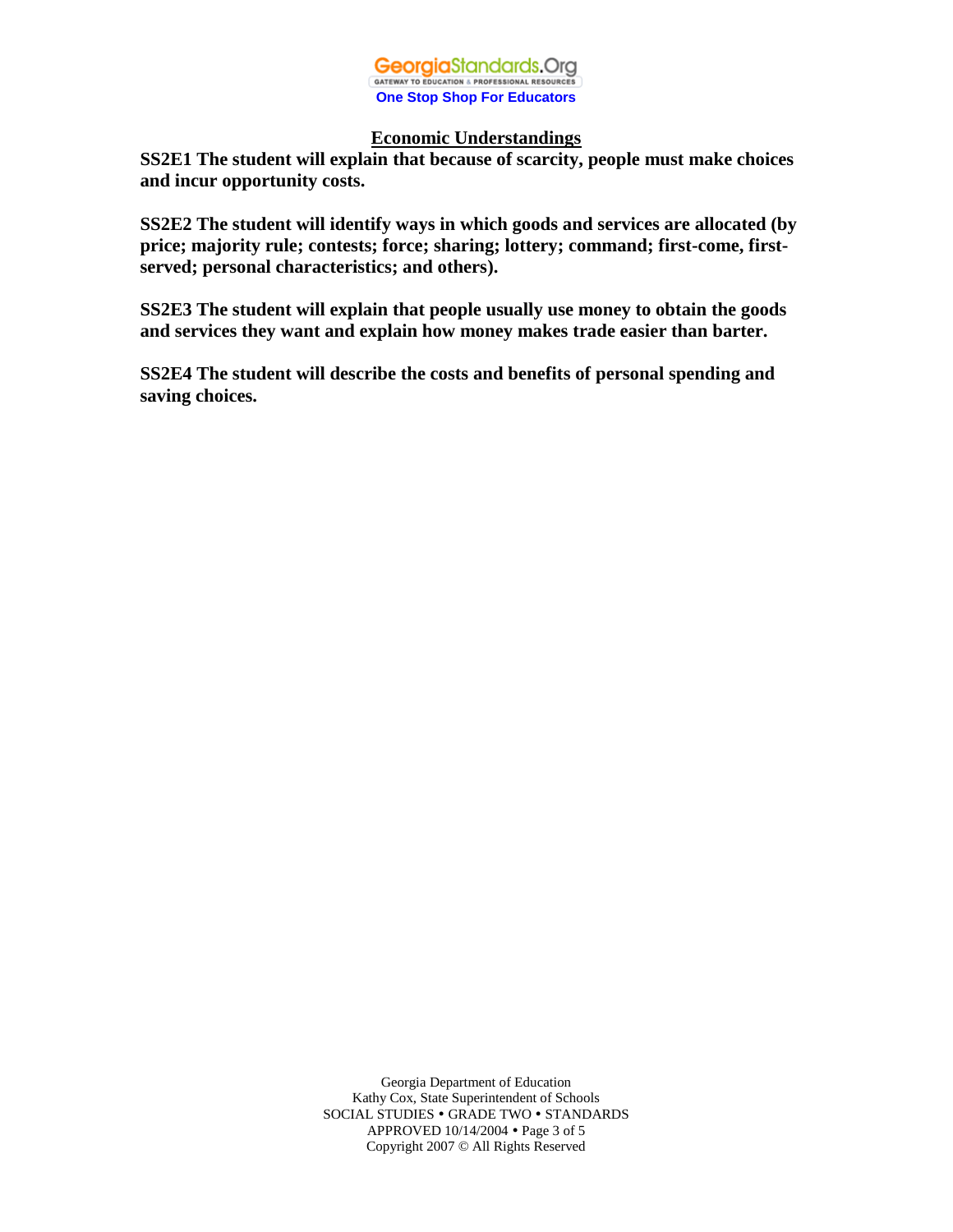

# **Social Studies Skills Matrices**

MAP AND GLOBE SKILLS

GOAL: The student will use maps to retrieve social studies information.

I: indicates when a skill is introduced in the standards and elements as part of the content

D: indicates grade levels where the teacher must develop that skill using the appropriate content M: indicates grade level by which student should achieve mastery, the ability to use the skill in all situations

A: indicates grade levels where students will continue to apply and improve mastered skills

| Map and Globe Skills                                                                                                                                                                    | K | 1           | $\overline{2}$ | 3           | 4            | 5            | 6              | 7 | 8              | $9-$<br>12   |
|-----------------------------------------------------------------------------------------------------------------------------------------------------------------------------------------|---|-------------|----------------|-------------|--------------|--------------|----------------|---|----------------|--------------|
| 1. use cardinal directions                                                                                                                                                              | I | M           | A              | A           | A            | A            | A              | A | $\mathbf{A}$   | $\mathbf{A}$ |
| 2. use intermediate directions                                                                                                                                                          |   | $\mathbf I$ | M              | A           | A            | A            | A              | A | A              | A            |
| 3. use a letter/number grid system to<br>determine location                                                                                                                             |   |             | I              | M           | A            | A            | $\mathbf{A}$   | A | A              | A            |
| 4. compare and contrast the categories of<br>natural, cultural, and political features<br>found on maps                                                                                 |   |             | I              | M           | A            | A            | $\mathsf{A}$   | A | A              | A            |
| 5. use inch to inch map scale to determine<br>distance on map                                                                                                                           |   |             | I              | M           | $\mathbf{A}$ | A            | A              | A | $\mathbf{A}$   | A            |
| 6. use map key/legend to acquire<br>information from, historical, physical,<br>political, resource, product and economic<br>maps                                                        |   |             | I              | D           | M            | $\mathbf{A}$ | $\overline{A}$ | A | $\overline{A}$ | A            |
| 7. use a map to explain impact of<br>geography on historical and current events                                                                                                         |   |             | I              | D           | M            | $\mathbf{A}$ | $\mathbf{A}$   | A | $\mathbf{A}$   | A            |
| 8. draw conclusions and make<br>generalizations based on information from<br>maps                                                                                                       |   |             |                | $\mathbf I$ | M            | $\mathbf{A}$ | $\mathbf{A}$   | A | $\mathbf{A}$   | A            |
| 9. use latitude and longitude to determine<br>location                                                                                                                                  |   |             |                | $\mathbf I$ | D            | D            | D              | M | A              | A            |
| 10. use graphic scales to determine<br>distances on a map                                                                                                                               |   |             |                |             | I            | M            | $\mathbf{A}$   | A | A              | A            |
| 11. compare maps of the same place at<br>different points in time and from different<br>perspectives to determine changes,<br>identify trends, and generalize about<br>human activities |   |             |                |             | $\mathbf I$  | M            | $\mathbf{A}$   | A | A              | A            |
| 12. compare maps with data sets (charts,<br>tables, graphs) and /or readings to draw<br>conclusions and make generalizations                                                            |   |             |                |             | I            | M            | A              | A | A              | A            |

Georgia Department of Education Kathy Cox, State Superintendent of Schools SOCIAL STUDIES . GRADE TWO . STANDARDS APPROVED 10/14/2004 Page 4 of 5 Copyright 2007 © All Rights Reserved